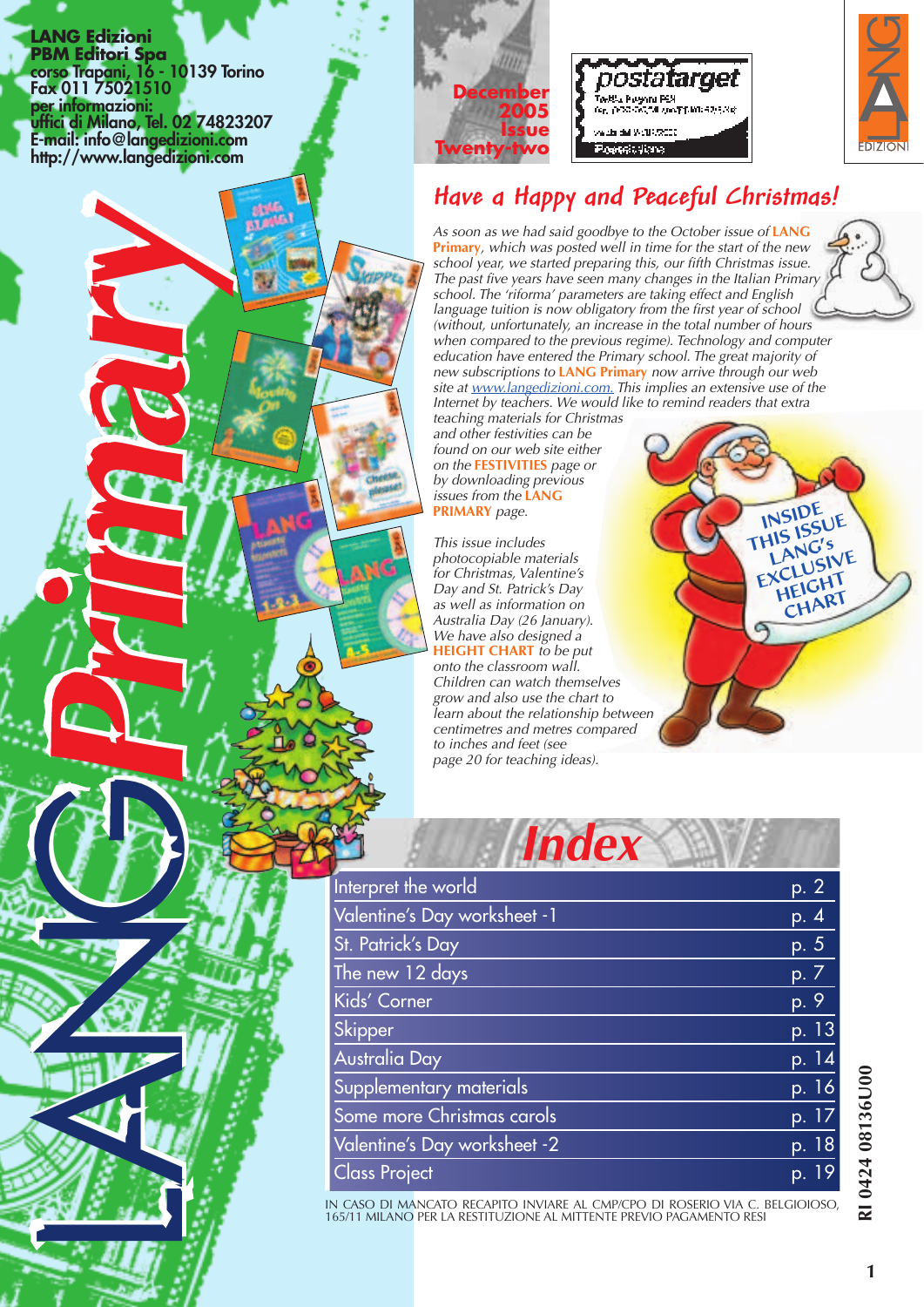## <span id="page-1-0"></span>NTERPRET THE WOR

**Cecilia Perillo**

Culture is something dynamic and continuous and more and more people belonging to different cultures come into contact with one another every day. It is therefore important to give children the opportunity to compare their realities and 'ways of life' with those of other cultures in order to encourage 'cultural co-operation' (Common European Framework of Reference for Languages) which is becoming more and more important for harmonious intercultural relations.

Due to our 'cultural patterns' we all have knowledge, values, views, beliefs and behaviours which we share with others who have the same cultural background. All these aspects have a fundamental influence on how we 'interpret the world'. From our culture we learn things like how close to stand to strangers, when to be silent, when to speak, how to greet people and so on. Samovar and Porter (1999) suggest that in order to be a good intercultural communicator you should be aware of your own culture.

We may find that many British people need a lot of private space and may tend to stand further away (Proximity) from people than other nationalities whilst having a conversation. On the other hand we find that within the Italian culture the use of a lot of body language helps the interpretation of a message. Culture should be seen as an integral part of the English curriculum and it helps students understand similarities and differences which may either encourage communication or cause communication to break down.

### **LANGUAGE DOES NOT EXIST APART FROM CULTURE, THAT IS, FROM THE SOCIALLY INHERITED ASSEMBLAGE OF PRACTICES AND BELIEFS THAT DETERMINES THE TEXTURE OF OUR LIVES (Sapir, 1970: 207)**

Shopping in Great Britain is different compared to Italy and foreigners are sometimes confused about where to buy things. A tobacconist's shop, for example, sells cigarettes and lollies but not stamps or bus tickets. You go to the post office for stamps and you generally buy your bus ticket on the bus.



Teaching children how to use the telephone in English is a very challenging skill due to the absence of paralingusitic features. Teachers may

like to sit the students back-toback to simulate the lack of paralinguistics and help students by teaching them conventional



language like: Hello! Could you spell that, please? and compare with the Italian way of answering or making a phone call. Teachers may find this kind of activity useful keeping in mind that culture and communication are inseparable and it helps to determine in which way people encode messages and the meanings they have for messages.

The use of video may be useful to help children focus on 'cultural differences'. Perhaps video without the sound. The teacher can show a scene where an English person walks into the chemist's to buy different things in addition to medicines: film for cameras, birthday cards, etc. In Italy, you must go to a 'photographic shop' or to a supermarket to buy film.

Pubs in Britain are not like Italian bars. You cannot buy things like sweets or postcards there. British public houses sell a variety of drinks and children under the age of 14 cannot normally go inside pubs.

In Great Britain children usually go to school all day from 9:00 a.m. to 4:00 p.m. They stay at school for lunch and have hot meals from the canteen or bring sandwiches from home. Most schools have a uniform that children must wear. Comparing English and Italian schools is a good place to start when introducing culture to the Primary English Classroom.

Different ways of life and attitudes may also be introduced through the use of stories which not only extend and deepen understanding of language, but explain how human beings feel and behave.

### The following is an example of how cultures meet through stories:

English people celebrate the first day of May with a festival. This festival comes from Italy. The people of Ancient Rome worshipped Flora, the goddess of spring and flowers, and honoured her on the first of May. When the Romans conquered England, they took the festival with them. Now in England people dance around a maypole in their local village and have a procession in the town. They choose a young girl to be the May Queen (Lang Primary Resources 4/5).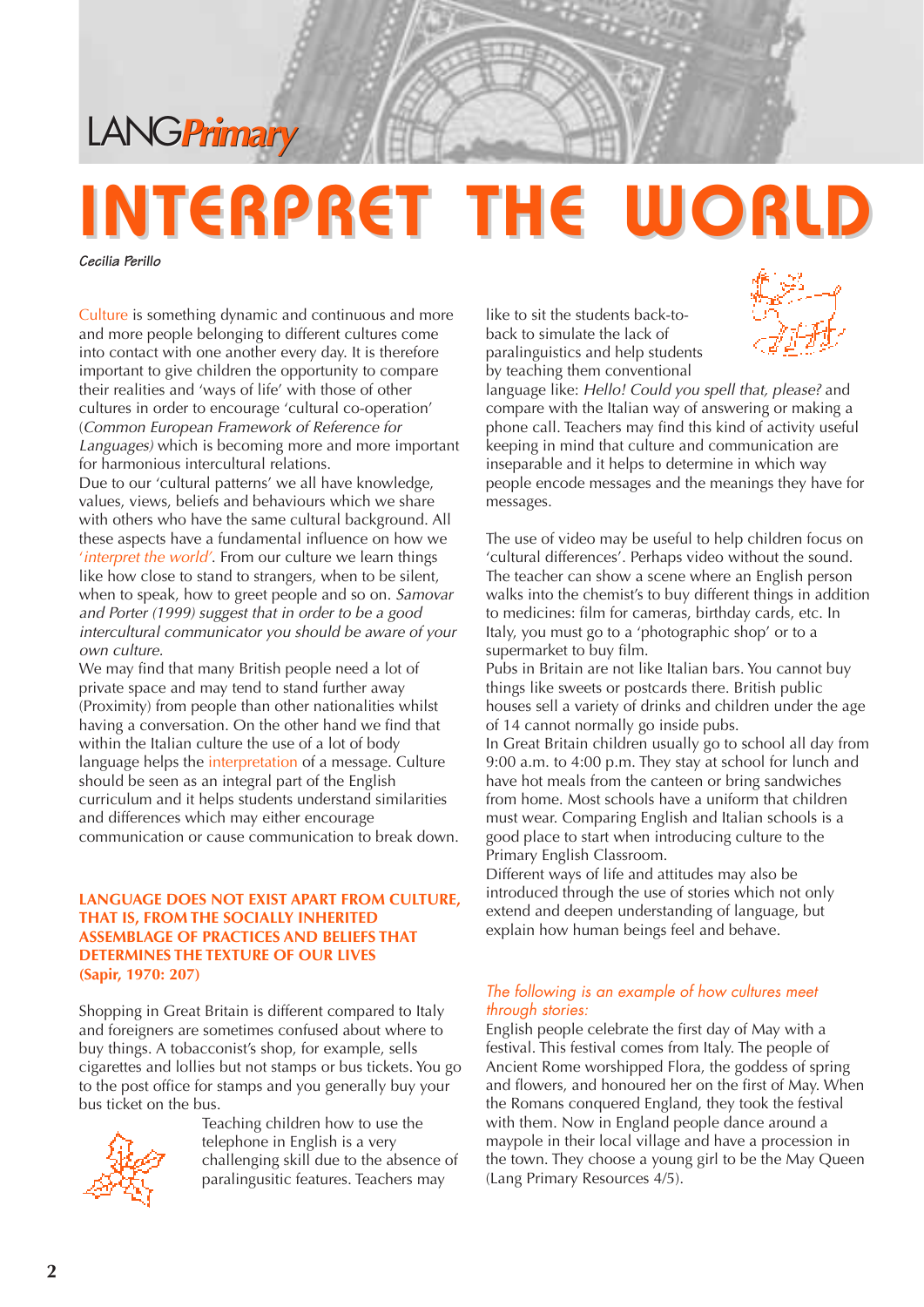

## *Your country-my country Your country-my country*

### IDEAS FOR SPEAKING ACTIVITIES

- What shape is a policeman's hat?
- What colour are the buses?
- What do you have for breakfast?
- Do you like apple juice?

- Talk about different sports in different countries.
- Describe six differences between life in Italy and life in Britain.

| AN ENGLISH BREAKFAST                                                                                                                                                                                                         | AN ITALIAN BREAKFAST                                               |
|------------------------------------------------------------------------------------------------------------------------------------------------------------------------------------------------------------------------------|--------------------------------------------------------------------|
| English people have a big breakfast on Sundays. They<br>eat eggs with sausages or bacon and tomatoes. During<br>the week they usually have cereal or toast with jam and<br>butter. They usually drink tea.<br>(Kids' Club 5) | For breakfast I usually have<br>Describe your favourite breakfast. |

| <b>SPORTS IN GREAT BRITAIN</b>                                                                                                               | <b>SPORTS IN THE U.S.A.</b>                                                                                                    |
|----------------------------------------------------------------------------------------------------------------------------------------------|--------------------------------------------------------------------------------------------------------------------------------|
| Football is a very popular sport in Great<br>Britain. It's an outdoor game.<br>Cricket is the national game in<br>England.<br>(Kids' Club 5) | Baseball is a popular summer sport in America.<br>Ice-hockey is a popular winter sport.<br>Basketball is also a popular sport. |
| <b>SPORTS IN ITALY</b>                                                                                                                       |                                                                                                                                |
| Football<br>Talk about sports in Italy.                                                                                                      |                                                                                                                                |

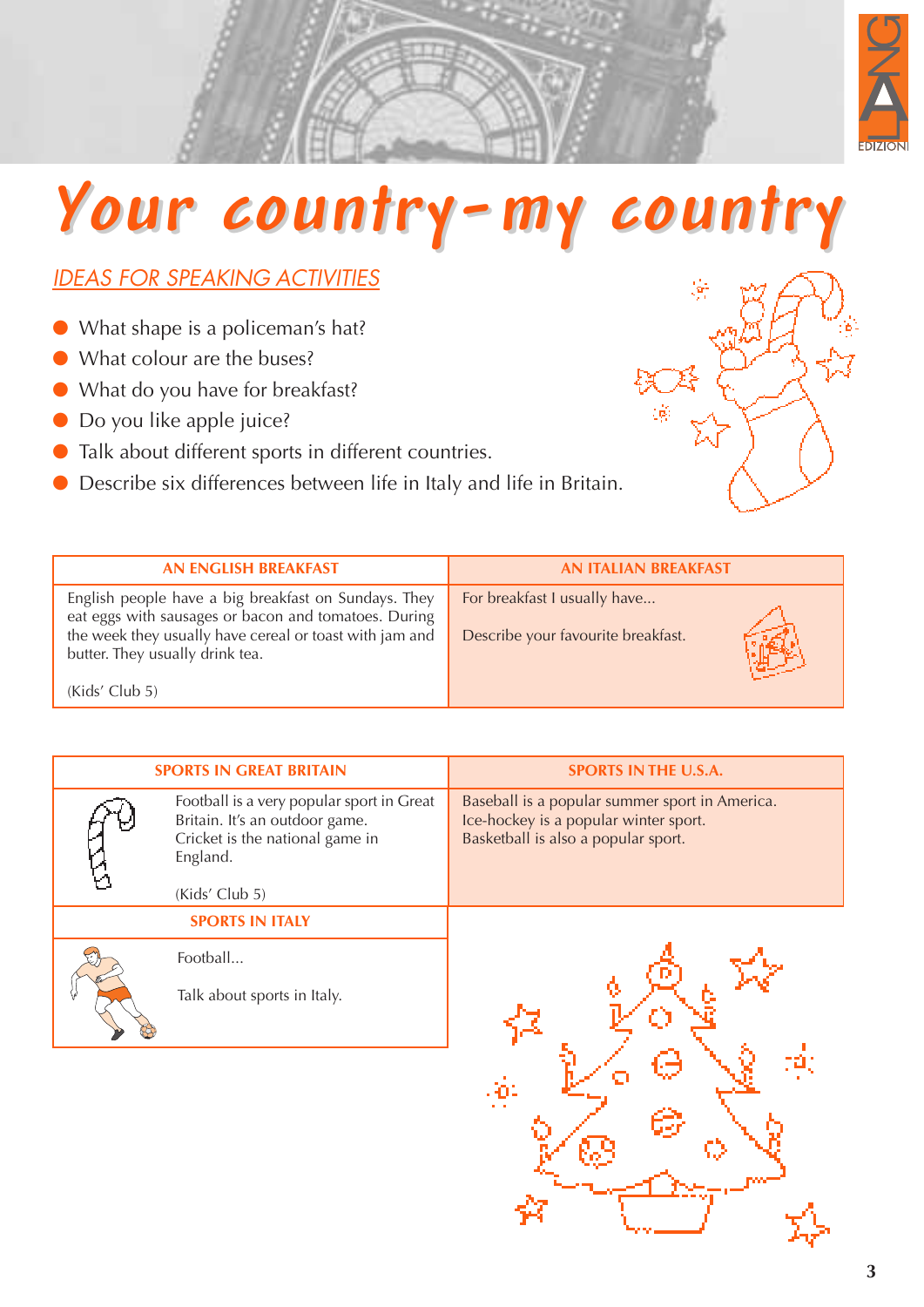<span id="page-3-0"></span>

Make a copy of the worksheet for each child. Pre-teach the vocabulary, and discuss why the words are associated with Valentine's Day. Ask the children to match the words to the correct picture. In pairs, get the children to cut out the dominoes. Explain how to play dominoes.

**How to play.** Put the children in groups of 4. Ask them to put all the dominoes they have cut out in a pile face down in the middle of the desk. Each child chooses 4 dominoes. The youngest player begins the game by placing a domino card face up on the desk. The game continues clockwise. Each player must try to lay down one domino that matches a picture already there. When they make a match they must say "2 friends", "2 arrows" etc. If a player cannot make a match, he/she has to pick up a domino from the pile. The winner is the player who uses all the dominoes. If no one can play any more of their dominoes, the winner is the child with the fewest remaining dominoes. Have fun!

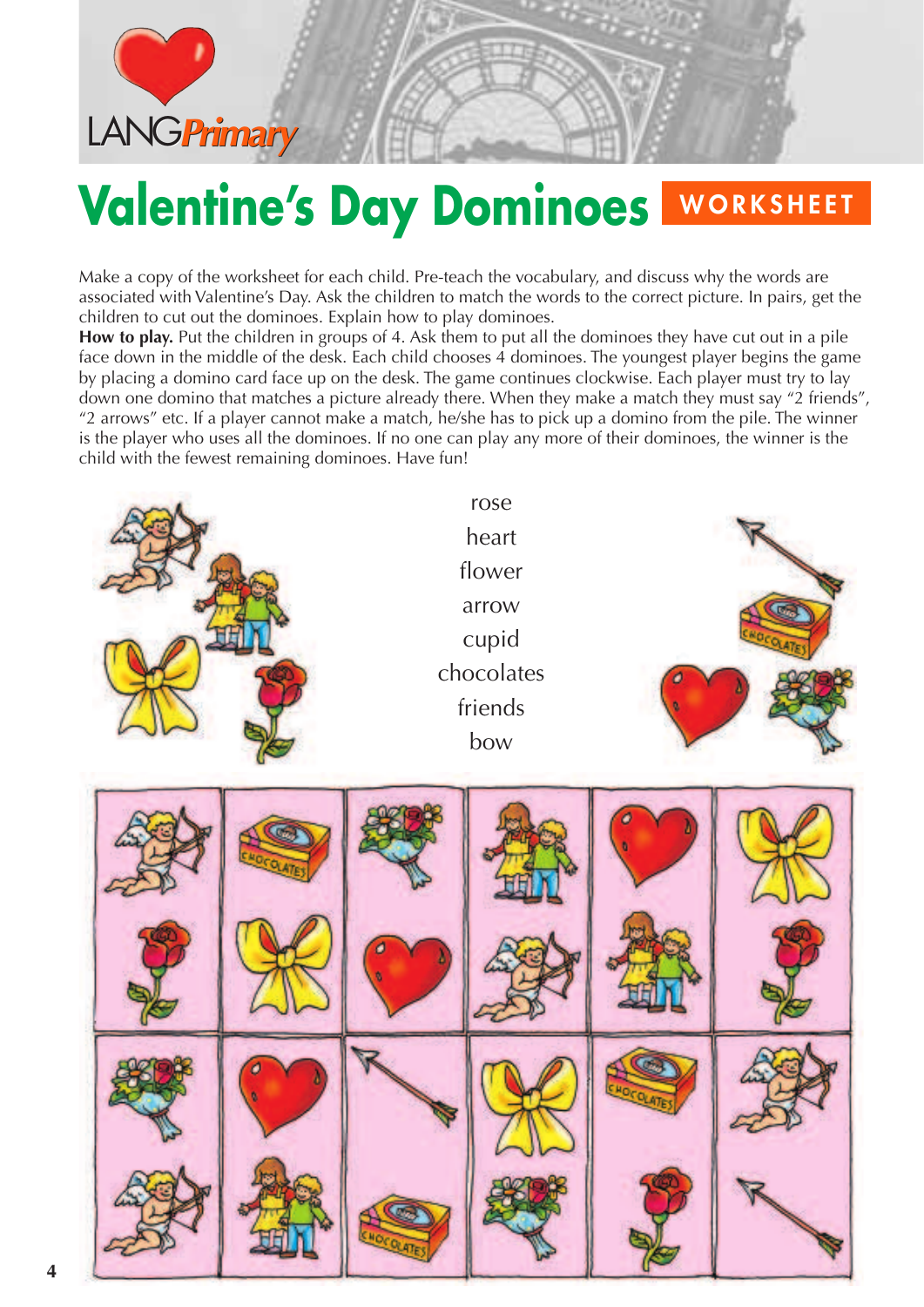

## <span id="page-4-0"></span>**St. Patrick's Day WORKSHEET**

### *The Leprechauns' St. Patrick's Day Party!*

Did you know? Rainbows reveal where leprechauns hide their crock of gold. So the next time you see a rainbow look carefully! But the leprechauns always move their gold from the end of one rainbow to another so you have to be very lucky to find it!

The leprechauns want to have a party to celebrate St. Patrick's Day. Everything is ready – but someone has hidden all their lucky shamrocks and they need their special powers to colour in the rainbow – so they can walk over it! Can you help them? Find seven shamrocks in the picture. When you find all the shamrocks colour the rainbow.



**Now complete the sentences using IN, ON, UNDER and BEHIND.**

The red shamrock is  $\frac{1}{2}$  =  $\frac{1}{2}$  the table. The yellow shamrock is  $\frac{1}{2}$  =  $\frac{1}{2}$  =  $\frac{1}{2}$  the cloud. The pink shamrock is  $\angle$   $\angle$  the glass. The green shamrock is  $\angle$  the sheep's mouth. The purple shamrock is \_ \_ the leprechaun's hat. The orange shamrock is  $\frac{1}{2}$  =  $\frac{1}{2}$  = the chair. The blue shamrock is  $\angle$  \_ the table.

**Sing the rainbow song together!!** RED AND YELLOW AND PINK AND GREEN PURPLE AND ORANGE AND BLUE I CAN SING A RAINBOW SING A RAINBOW SING A RAINBOW TOO!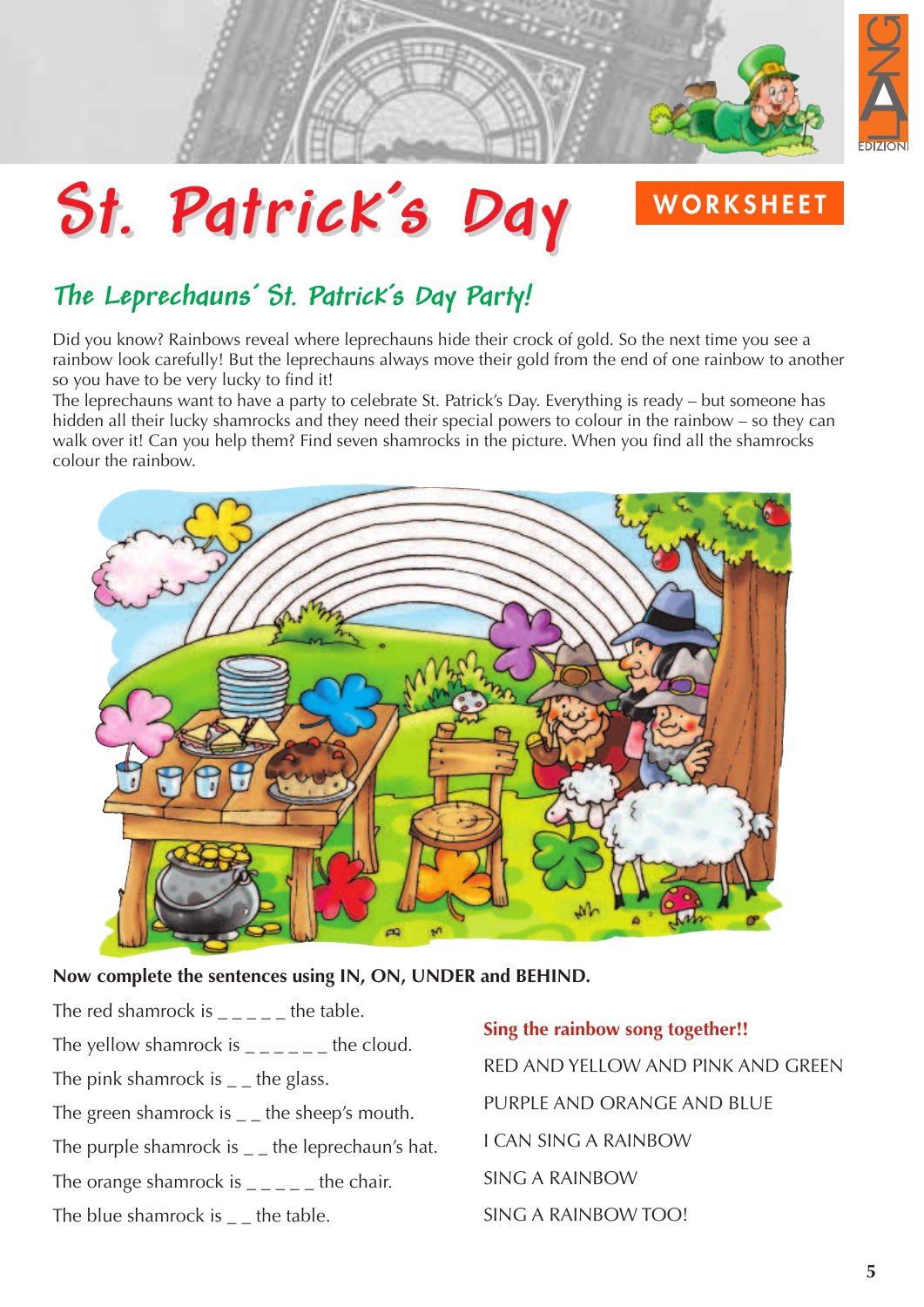

### *Liam the Leprechaun*

LANG**Primary Primary**

- **1.** Colour Liam the Leprechaun.
- His beard is grey.
- His hat is red.
- His scarf is purple.
- His coat is green.
- His shoes are black.
- His belt is brown.
- His socks are yellow.



**2.** Someone is playing magic tricks on Liam the Leprechaun! They are making parts of him disappear! Look at the pictures and discover what is missing. Fill in the blanks to complete the sentences and then draw the missing item. Colour.



He hasn't got  $a_{---}$ 





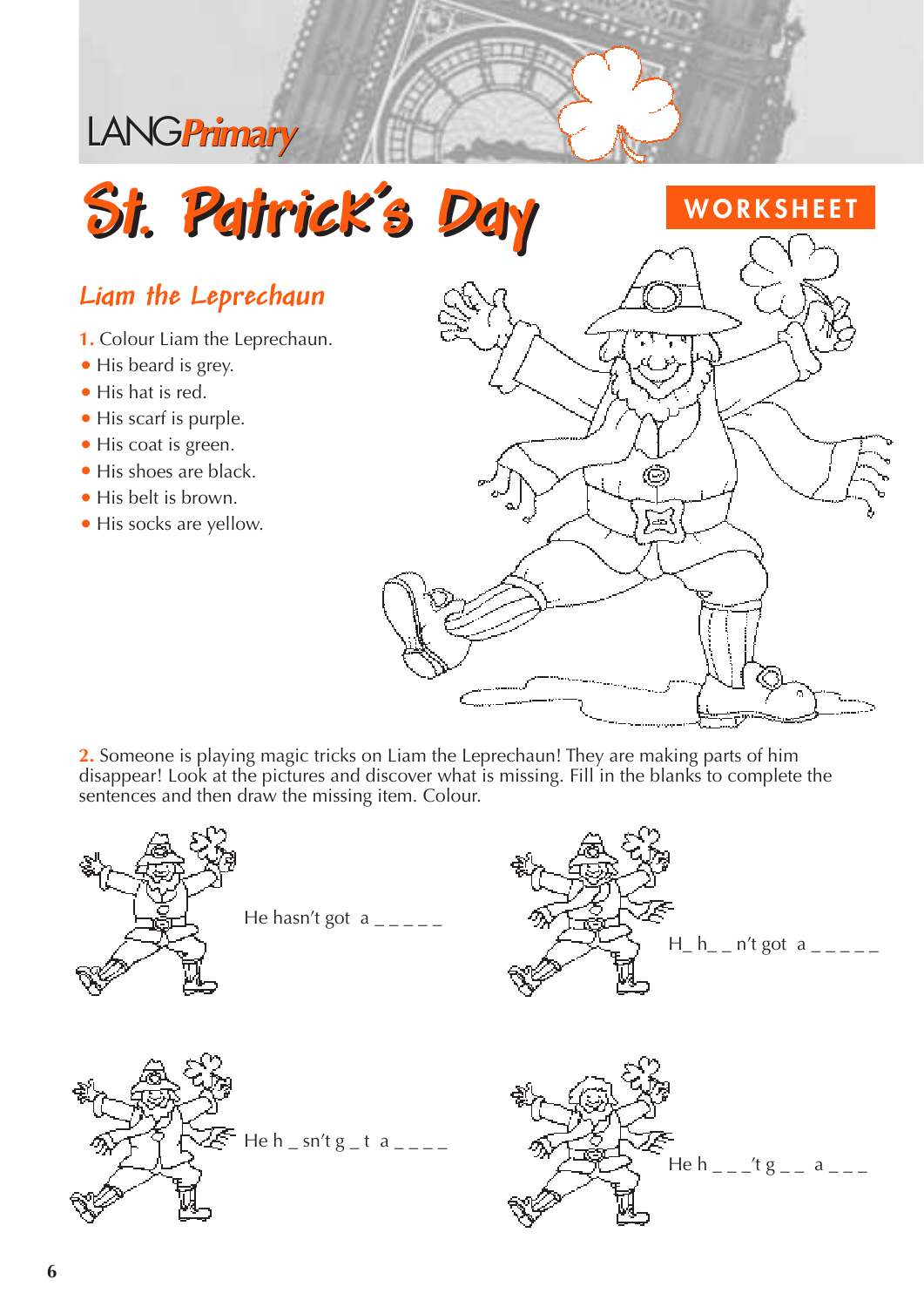

# <span id="page-6-0"></span>The new 12 days

Here are new words for the Christmas song The Twelve Days of Christmas (see **LANG Primary** December 2004, page 17). A film of children singing this song can be found on the video cassette of Sing Along! published by **LANG Edizioni.** The music for the song can be found on **www.christmas-time.com/12days2.htm**

Ask the children to complete the worksheet on the following page before they read, learn and sing the song so that they can revise the vocabulary.

On the first day of Christmas, My parents gave to me, A pill for my bad tummy.

On the second day of Christmas, My parents gave to me, Two lemon cakes, And a pill for my bad tummy.

On the third day of Christmas, My parents gave to me, Three bubble gums, Two lemon cakes, And a pill for my bad tummy.

On the fourth day of Christmas, My parents gave to me, Four chocolate rolls, Three bubble gums, Two lemon cakes, And a pill for my bad tummy.

On the fifth day of Christmas, My parents gave to me, Five lollipops, Four chocolate rolls, Three bubble aums, Two lemon cakes, And a pill for my bad tummy.

On the sixth day of Christmas, My parents gave to me, Six chicken nuggets, Five lollipops, Four chocolate rolls, Three bubble gums, Two lemon cakes, And a pill for my bad tummy.

On the seventh day of Christmas, My parents gave to me, Seven balls of ice cream, Six chicken nuggets, Five lollipops, Four chocolate rolls, Three bubble gums, Two lemon cakes, And a pill for my bad tummy.

On the eighth day of Christmas, My parents gave to me, Eight cans of cola, Seven balls of ice cream, Six chicken nuggets, Five lollipops, Four chocolate rolls, Three bubble aums. Two lemon cakes, And a pill for my bad tummy.

On the ninth day of Christmas, My parents gave to me, Nine tubs of pop-corn, Eight cans of cola, Seven balls of ice cream, Six chicken nuggets, Five lollipops, Four chocolate rolls, Three bubble aums. Two lemon cakes, And a pill for my bad tummy.

On the tenth day of Christmas, My parents gave to me, Ten big hamburgers, Nine tubs of pop-corn, Eight cans of cola,



Seven balls of ice cream, Six chicken nuggets, Five lollipops, Four chocolate rolls, Three bubble gums, Two lemon cakes, And a pill for my bad tummy.

On the eleventh day of Christmas, My parents gave to me, Eleven coffee biscuits, Ten big hamburgers, Nine tubs of pop-corn, Eight cans of cola, Seven balls of ice cream, Six chicken nuggets, Five lollipops, Four chocolate rolls, Three bubble gums, Two lemon cakes, And a pill for my bad tummy.

On the twelfth day of Christmas, My parents gave to me, Twelve salted peanuts, Eleven coffee biscuits, Ten big hamburgers, Nine tubs of pop-corn, Eight cans of cola, Seven balls of ice cream, Six chicken nuggets, Five lollipops, Four chocolate rolls, Three bubble aums. Two lemon cakes, And a pill for my bad tummy.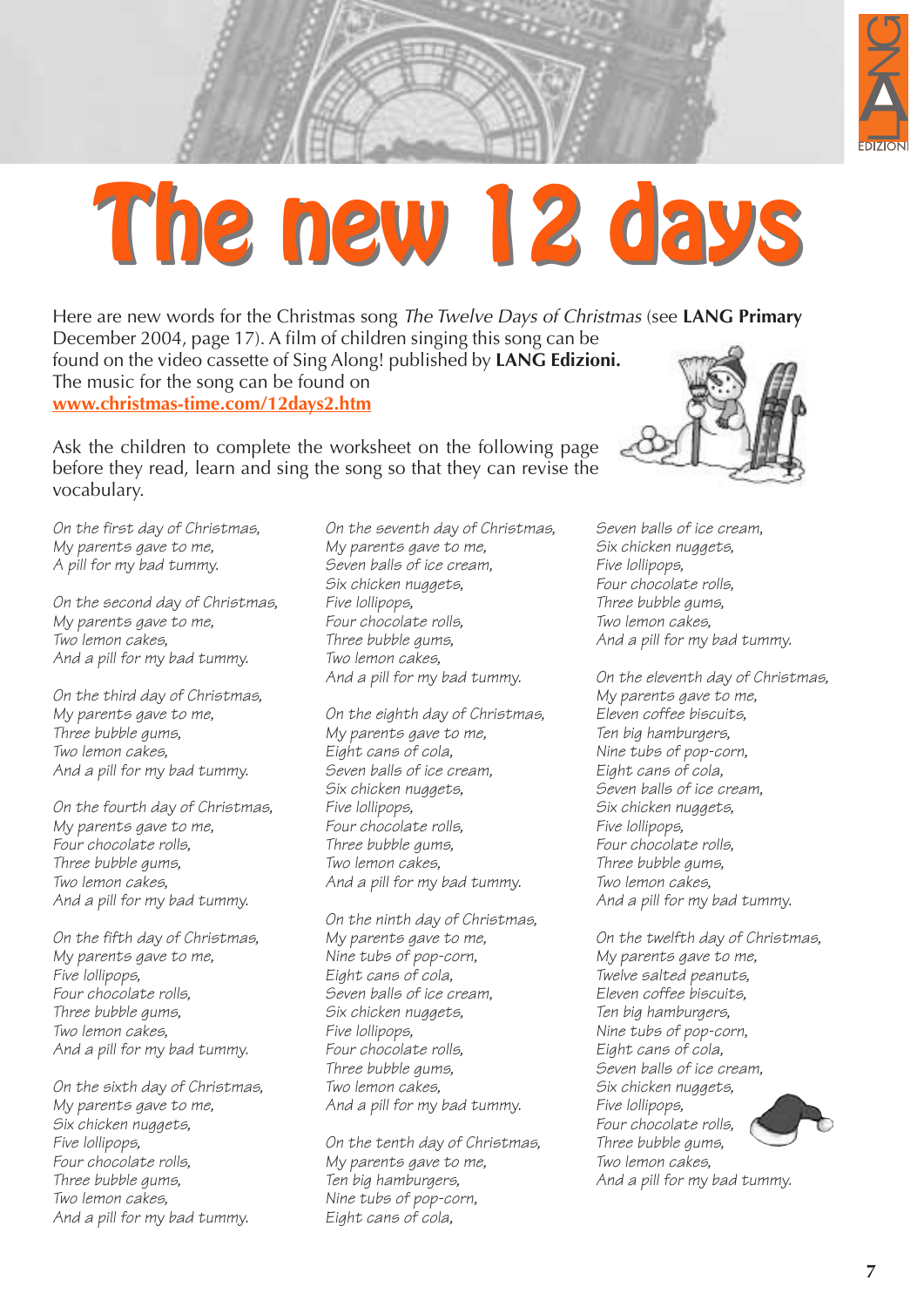

- 1. Look at the pictures and put the letters in the correct sequence.
- 2. Read the lyrics and number the pictures in the order they are first mentioned.
- 3. Sing the song.

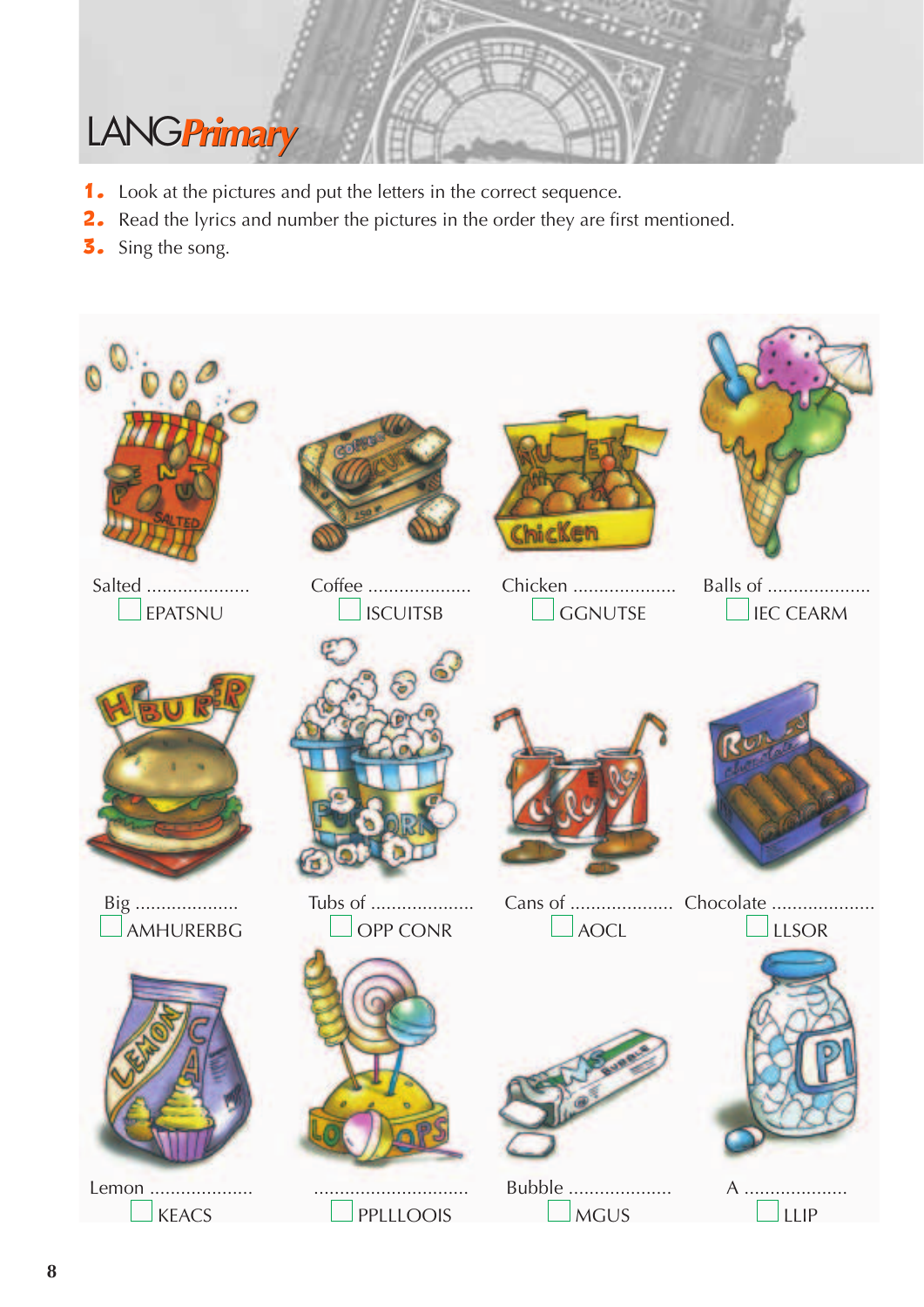

**CORNer** 

### <span id="page-8-0"></span>**Kids'**Corner **Patrizia Amerio** Kids' Corner

is a special section dedicated to very young learners

### **ACTIVITY 1: A Christmas booklet**

### **What you need:**

white cardboard scissors glue markers or crayons hole punch a piece of red ribbon some sparkling stars



### **What you do:**

Photocopy and enlarge the illustrations below, in order to make a Christmas ball-shaped book. Colour the pictures and the words and cut out each Christmas ball-shaped page. Glue each ball onto the cardboard. The ball with stars is the COVER PAGE, decorate it with sparkling stars. Use the hole punch to make a hole in the bow.

Thread the red ribbon through the holes and tie a knot.

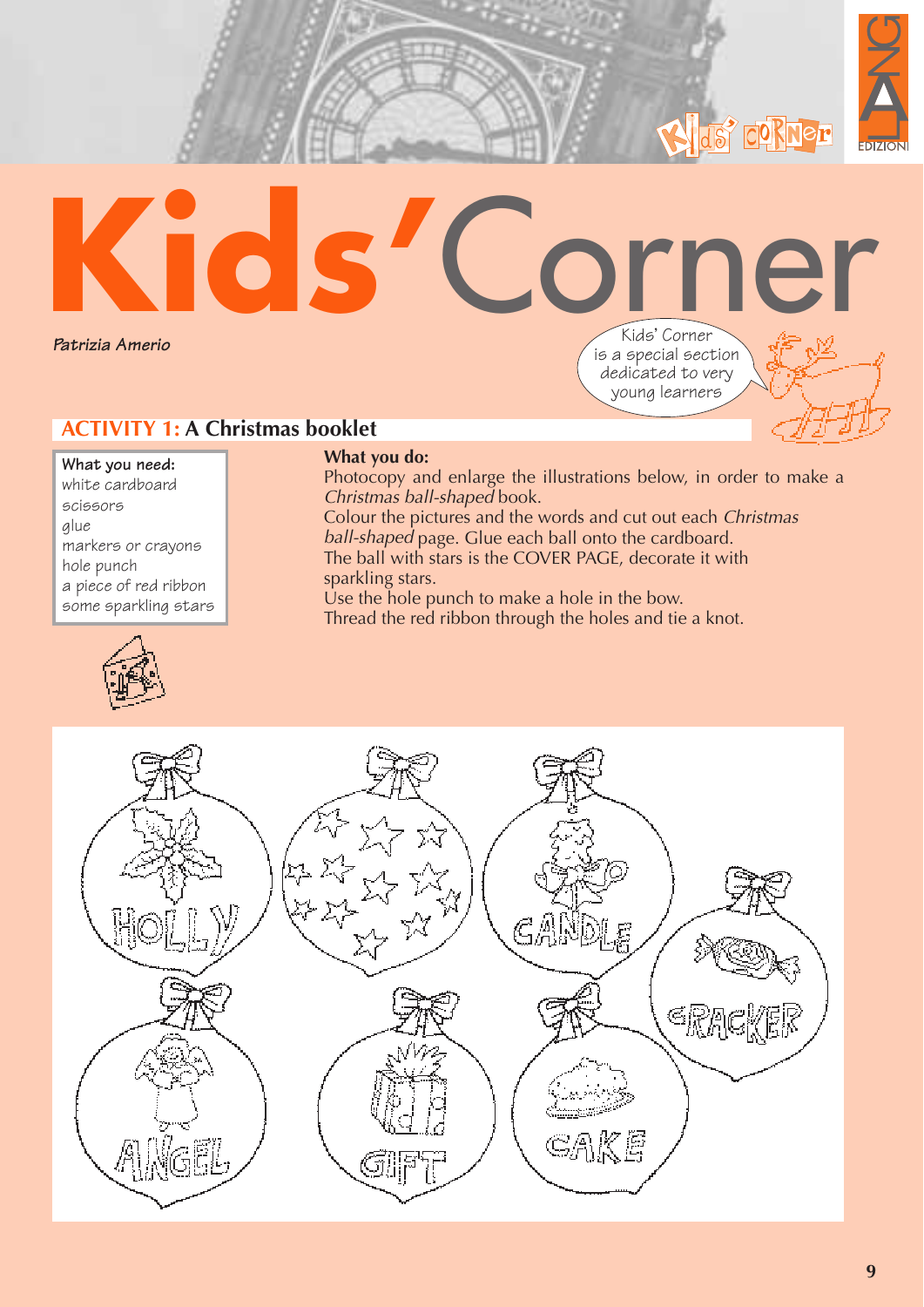### **ACTIVITY 2: A Christmas activity book**

### **What you do:**

Photocopy and enlarge the following worksheets. Ask the children to cut out, colour and complete the worksheets.

Finally, staple them together on the left-hand side.

### **What you need:**

scissors glue markers or crayons stapler











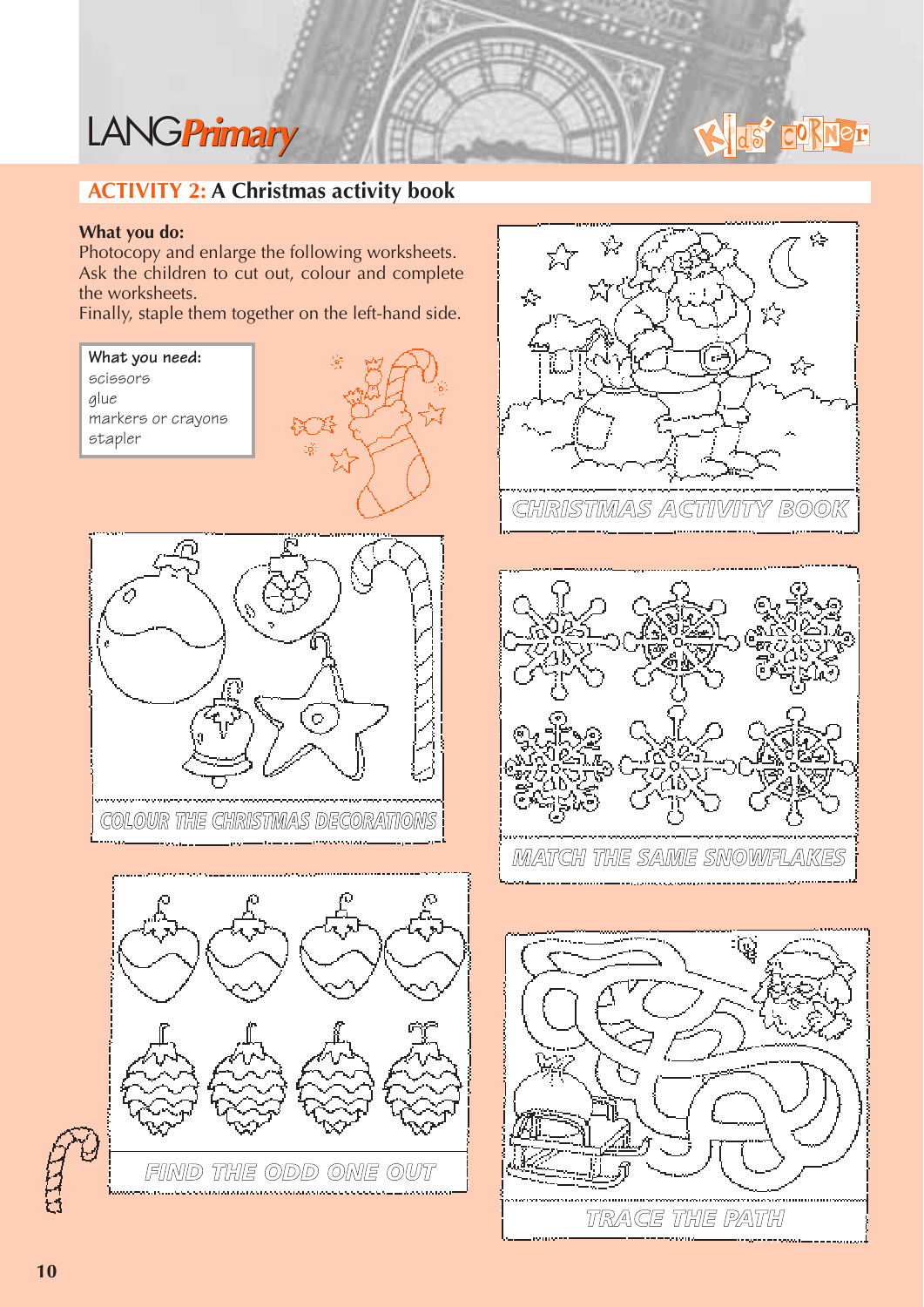

### **ACTIVITY 3: Make a Christmas jigsaw**

### **What you need:**

white cardboard markers or crayons scissors glue a piece of red ribbon about 40 centimetres long

### **What you do:**

Cut out the pieces of the jigsaw. Piece together the jigsaw and glue it onto the white cardboard. Colour the scene. The children have to guess what it is. Then, they complete their work, by framing the Christmas scene with red ribbon and a nice bow in the corner.

(The elf is jumping over a mushroom.)



### **ACTIVITY 4: A Christmas place card for Christmas dinner**

### **What you do:**

Teach the children how to create a place card (see ①). Enlarge, photocopy and distribute. Ask the children to write and colour the name of a guest and decorate it with a small amount of glitter powder.

Get the children to cut out the drawings (see  $(2)$ ) and glue them onto cardboard.

Ask them to colour and cut, fold the place cards so that they can stand.

**What you need:** white cardboard markers or crayons scissors glue some glitter powder

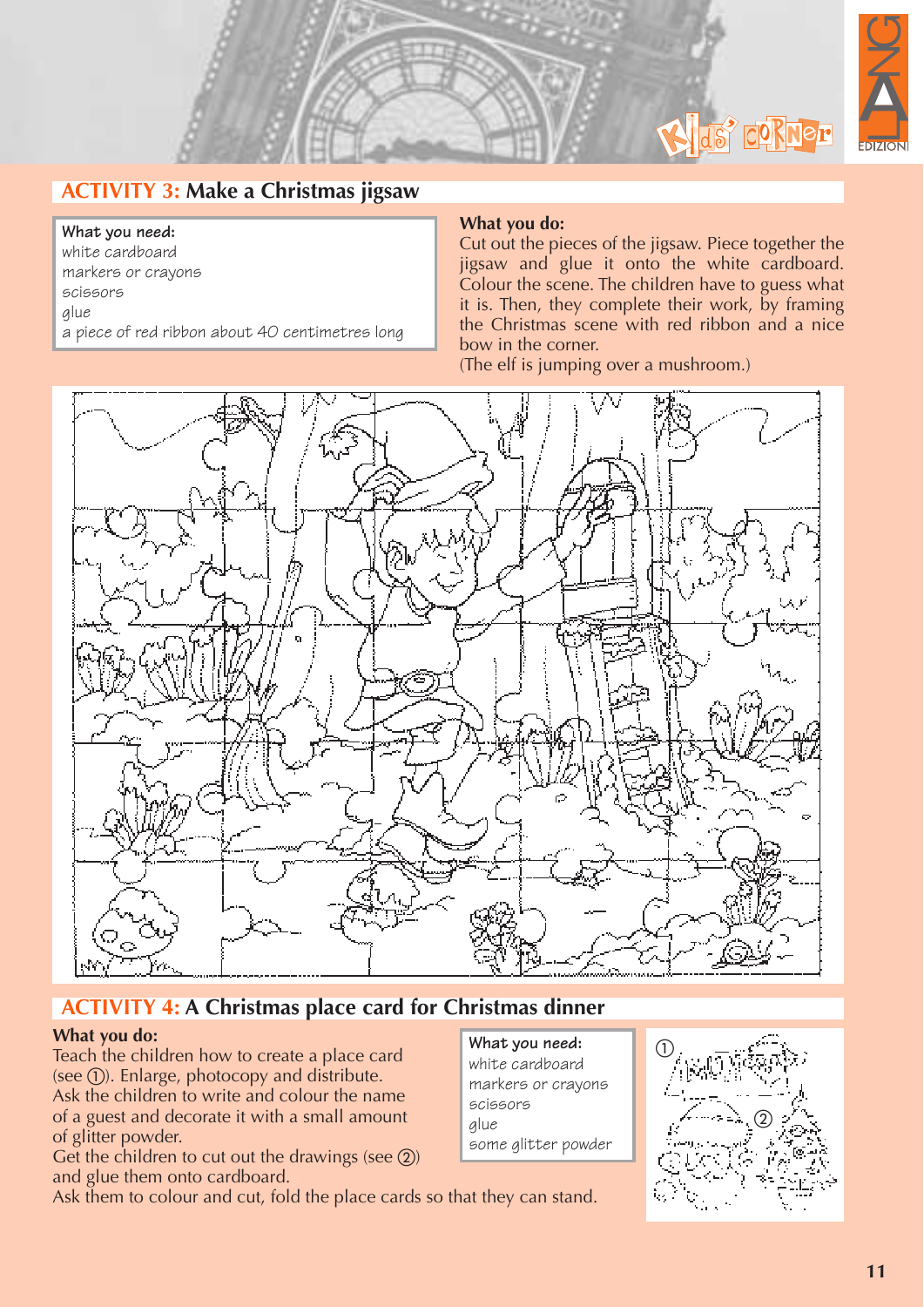### **ACTIVITY 5: A "boxing day" gift box**

### **What you need:**

a photocopy of the box template below a sheet of thick paper or cardboard markers or crayons scissors alue some glitter powder

### **What you do:**

Photocopy and enlarge the box template. The children glue the template onto the thick paper or cardboard and colour in the pictures.

Then, the children cut out the template and fold along the lines where indicated to form the shape of a box. They put glue on all the tabs and tuck them inside the box shape, closing all the ends, except one which will be the lid that opens. If the children want to, they can put sweets inside.



### **ACTIVITY 6: A Christmas door handle hanger**

#### **What you need:**

enlarged photocopy of template a sheet of cardboard markers or crayons scissors glue cotton wool some sequins or gems glitter powder

#### **What you do:**

Glue the enlarged template onto the cardboard.

Cut out the door handle hanger. Cut out the circular opening.

Colour and decorate Santa with the gems. Using a small amount of glue, stick on the cotton wool to make a beard and a moustache.

Colour the words.

The children can hang their door handle hanger on their bedroom doors on Christmas Eve.

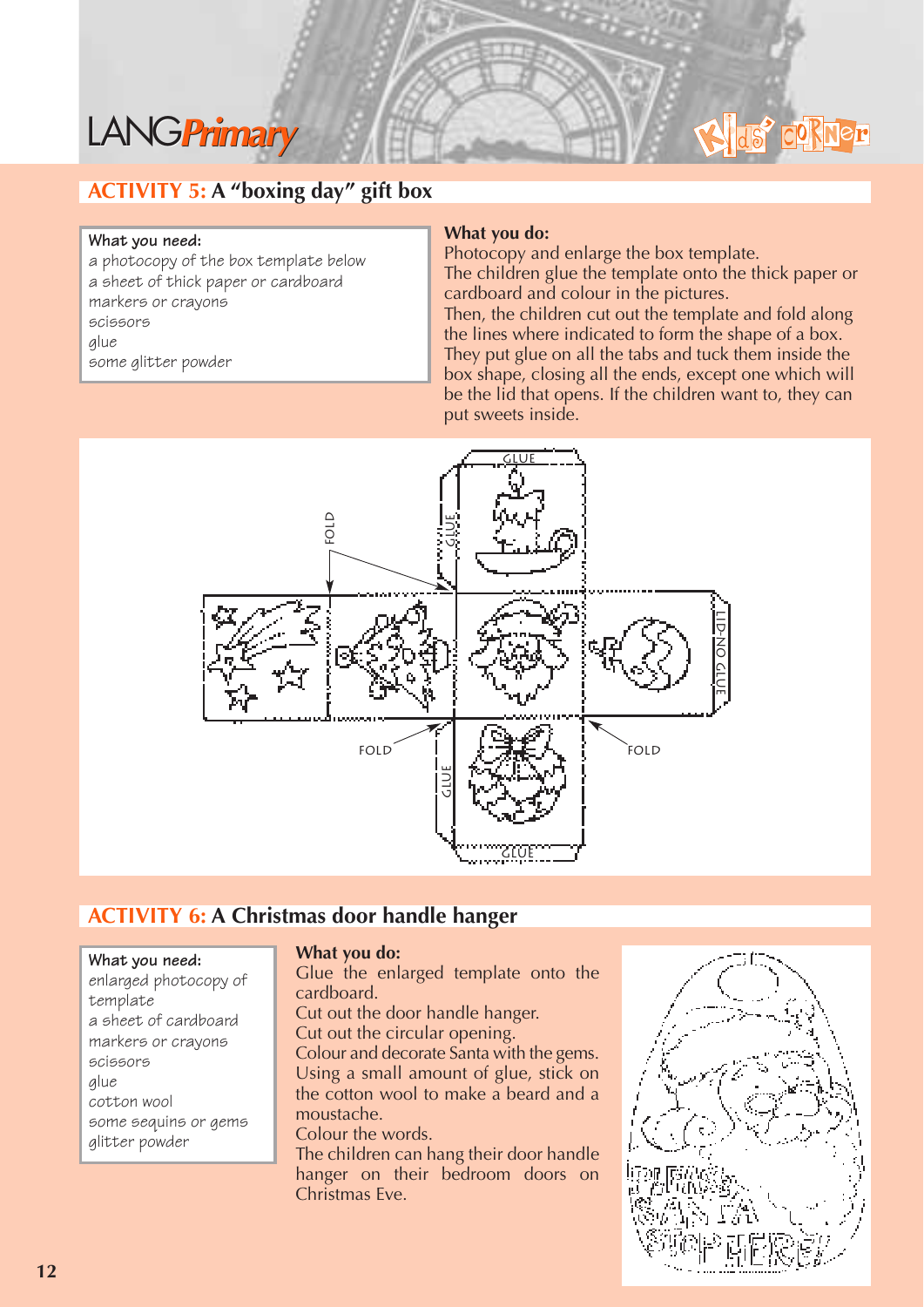

### <span id="page-12-0"></span>**SKIPPER PREPARING CHILDREN FOR THE SECONDARY SCHOOL**



**SKIPPER** is a supplementary book, with a CD audio, which can be used by the children either for summer work following the fifth year

of study, or regularly in class during the final year of the Primary school.



When children move from the Primary school to the first year of the Secondary school, although they will continue to learn and practise oral and aural skills, they will be asked to quickly develop their ability to read and write in English. The young learners will be taught the structure of the language which requires the acquisition of the abilities of both logic and memory.

The programme of **SKIPPER** brings together the chunks and strands of the English language that the children have absorbed during Primary education in a more structured yet motivating framework.

When the children have completed the various exercises in **SKIPPER**, they will be prepared to start the first class in their new schools.

It is important for the teacher to know that the answers to all the language tasks are on a text file which is included on the CD audio. This file can be viewed and printed by inserting the CD into a computer.

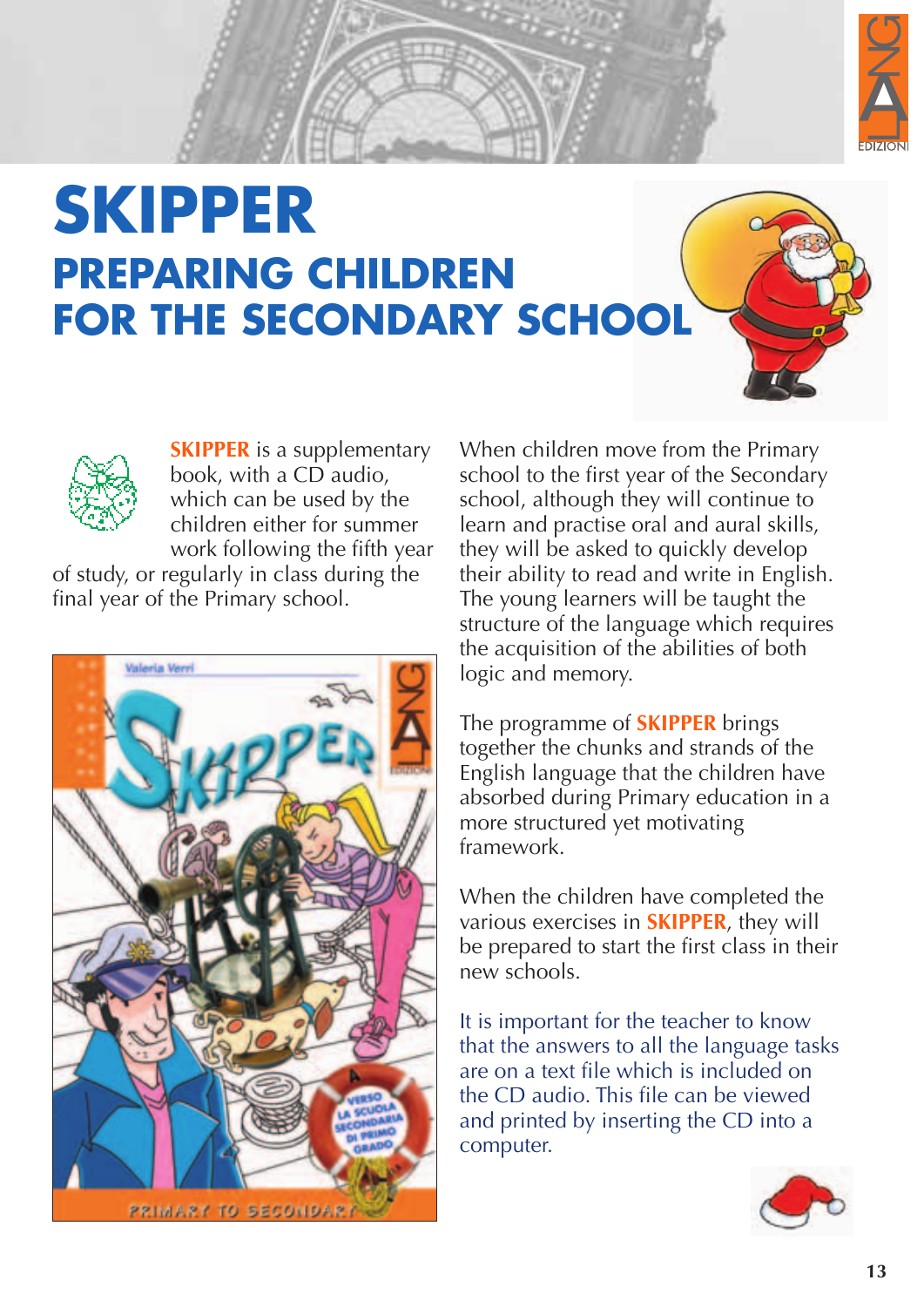<span id="page-13-0"></span>

Australia Day is the biggest day of celebration in the country and it is a public holiday in all states and territories.



Australia Day celebrates the anniversary of Captain Arthur Phillip opening the British flag at Sydney Cove on 26 January 1788 and proclaiming British soverignty. Captain Phillip became Governor of the Colony 'New South Wales'.

On 8 November 1999, a referendum was held in Australia to decide whether the country should maintain its formal links with the Crown or become a republic. Fifty-five per cent of Australians voted to remain under the British Crown.

### **God save the Queen!**

Australians celebrate a great nation and reflect on the great achievements and plan to make the country become an even better place for the future of their children.

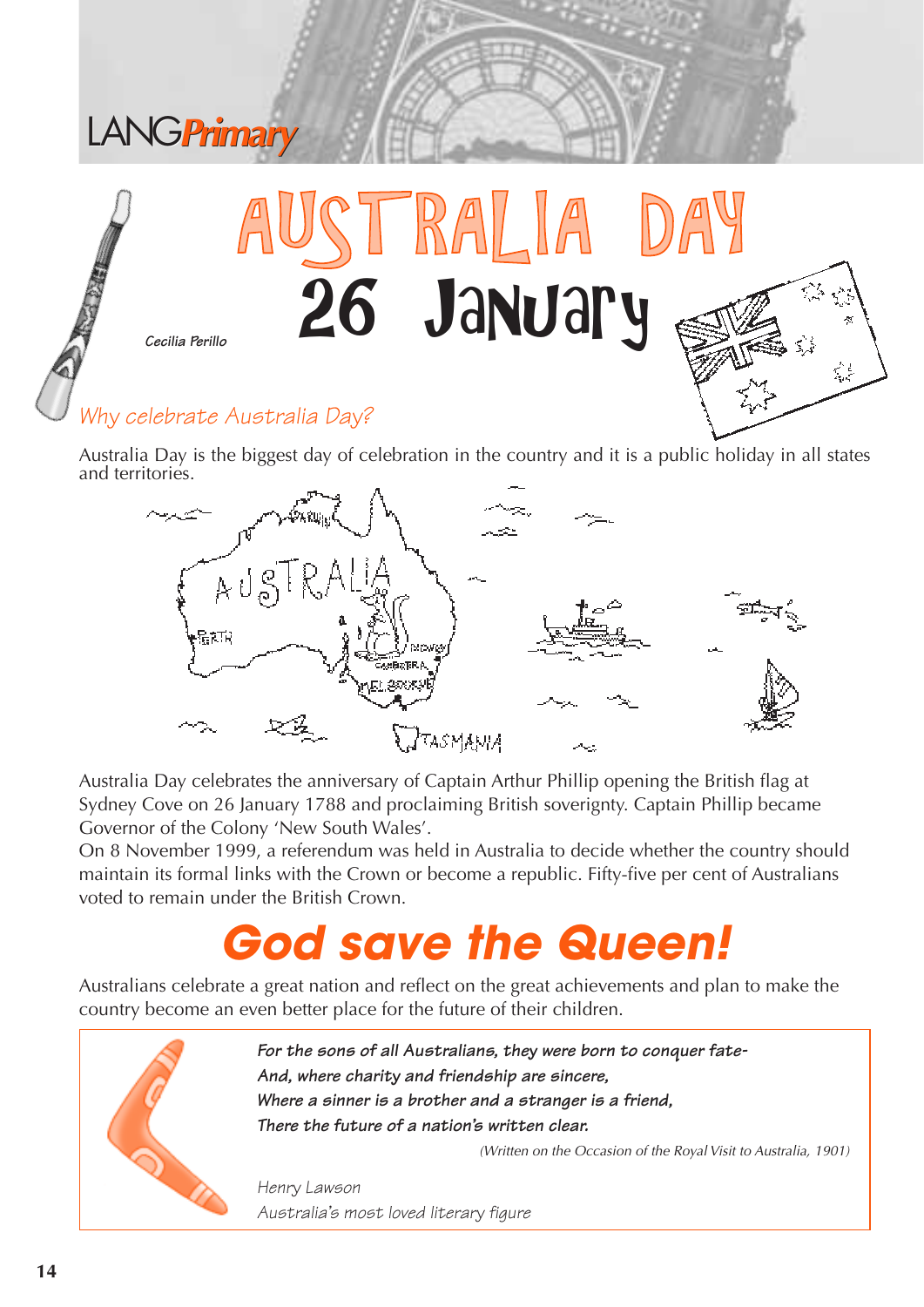

## FLY YOUR FLAGS!

### **WORKSHEET**

### **AUSTRALIA**

The Australian flag still incorporates the Union Jack in one corner and has the stars of the Southern Cross as well. It is red, white and blue.

Colour the Australian flag following the colour code:

### CODE

- 1 BLUE
- 2 RED
- 3 WHITE

### **GREAT BRITAIN**

The Union Jack is the National flag of Great Britain. It is red, white and blue.



Colour the British flag following the colour code:

### **CODE**

- 4 RED
- 5 BLUE
- 6 WHITE

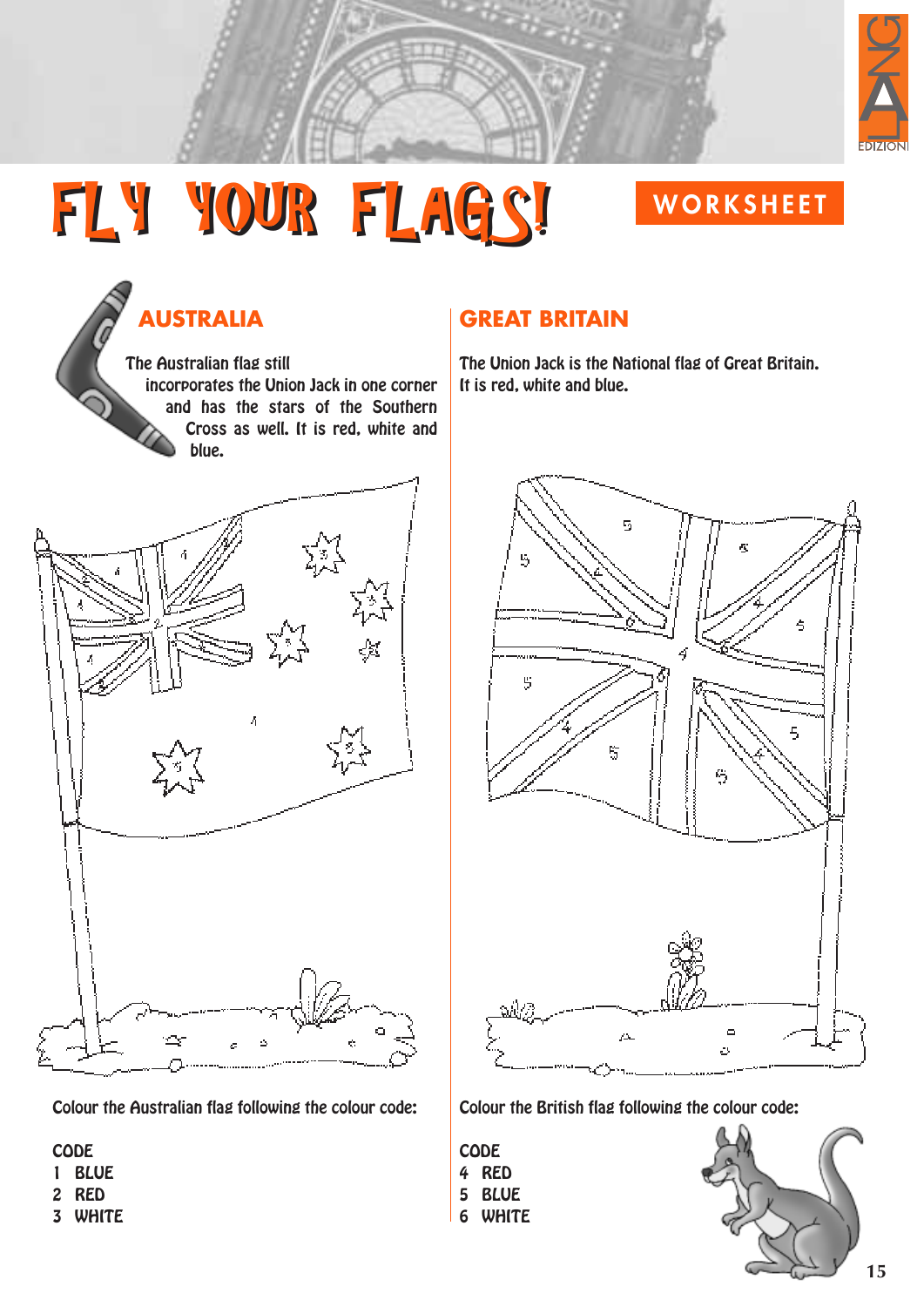<span id="page-15-0"></span>

### *Supplementary Materials In The Primary Classroom Supplementary Materials In The Primary Classroom*

**Sarah Gudgeon**



Although any good English primary course book should be packed full of extra activities to keep children motivated, the use of supplementary

materials can be very rewarding.

Introducing a 'foreign' element into the lesson can act as a catalyst for a new language learning experience.

In classes 4 and 5, using contemporary animated films such as Shrek and Shrek 2, which many children are likely to have seen in Italian, the teacher can give a modern edge to an otherwise classic syllabus.

Video clips lasting about 10 minutes used regularly once a week can help consolidate a wide range of previously taught vocabulary and grammar. As part of an ongoing project children can be asked to design posters, write their own stories using the characters from the film and even role-play some of the scenes, all of which require minimal preparation time by the teacher. To review a particular grammar point such as 'can' for ability , the children can be asked to work in teams to prepare comprehension check questions that practise this structure. Each team can score a point for a correct question and also if they answer the other team's question correctly.

Apart from videos, which are a relatively new presence in the young-learner classroom, there is, of course, the traditional practice of using song to create a fun environment that is conducive to learning at all ages.

Teachers should consider how classes can get the most out of a song by using the song as a springboard for additional activities.

Using **Yellow Submarine** as an example, a host of ideas immediately spring to mind.

With a **year one** class, the song can be incorporated into a lesson on colours by dividing the class into groups. Each group is given a picture of a submarine and asked to colour the submarine in a different colour. Finally, put all the groups in a circle and ask them to sing the song, but to change the words to **Red Submarine,** or another colour, depending on the colour of the picture which must be held up to the rest of their class.

Children in **year two** classes can be asked to make classroom posters with a picture of the yellow submarine surrounded by sea-life such as fish, whales and seals that they have to draw and then label (the teacher may have to write the words for the children to copy).

The song could have a *civiltà* aspect for older children. They can research the different places where people live in different parts of the world and then make a poster (**year three**) with the phrase 'We live in ...' with labelled pictures of an igloo or a tepee.

Children in **years four and five** can be asked to prepare information booklets with the same phrase and pictures, but with additional information on the weather and food in that part of the world, for example.

Finally, it must be remembered that it is important to find the right balance when using supplementary materials and to choose them wisely. If a teacher uses too many that are not related to the core syllabus, the course will be in danger of losing direction. In classes where very few supplementary materials are used by the teacher, the lessons may lack the 'wow' factor that hooks children to English language learning for life.

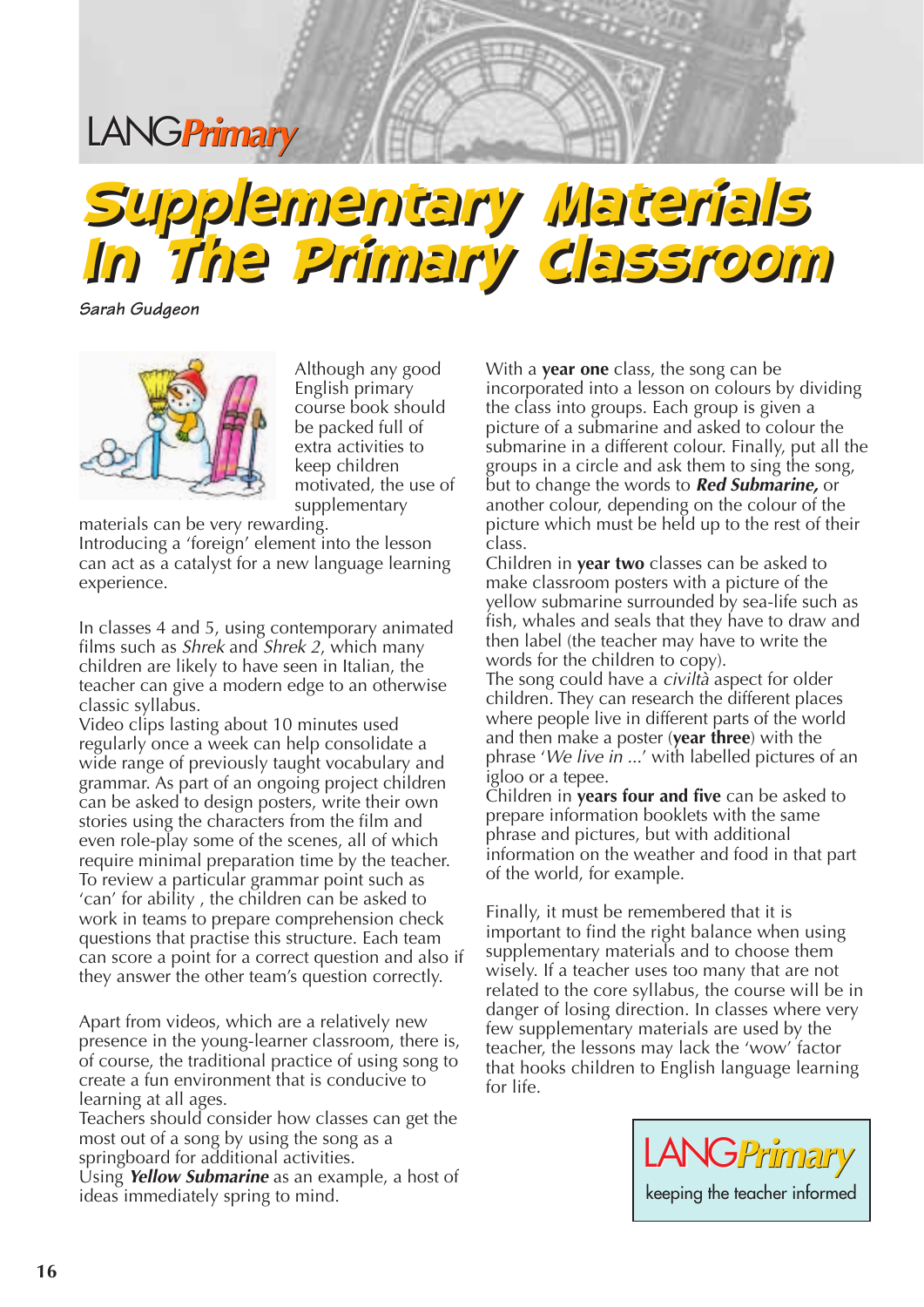

### <span id="page-16-0"></span>*Some more Christmas Carols Some more Christmas Carols*

We have published the lyrics of many Christmas carols in previous issues of **LANG Primary**, (for example Issue 19 in December 2004).

Here are selected verses of the lyrics for carols we have not published before together with an important Internet link to the music for each one.

Inevitably most carols have a religious theme as Christmas is celebrated primarily as a Christian festivity.

#### **http://www.carols.org.uk/ the\_holly\_and\_the\_ivy.htm**

### **The Holly and the Ivy**

The holly and the ivy When they are both full grown, Of all the trees that are in the wood The holly bears the crown. Chorus O the rising of the sun And the running of the deer, The playing of the merry organ Sweet singing of the choir. The holly bears a blossom As white as lily flower; And Mary bore sweet Jesus Christ To be our sweet Saviour. Chorus The holly bears a berry As red as any blood; And Mary bore sweet Jesus Christ To do poor sinners good. Chorus The holly bears a prickle As sharp as any thorn; And Mary bore sweet Jesus Christ On Christmas Day in the morn. Chorus The holly bears a bark As bitter as any gall; And Mary bore sweet Jesus Christ For to redeem us all. Chorus The holly and the ivy Now both are full well grown, Of all the trees that are in the wood The holly bears the crown. Chorus

#### **http://www.carols.org.uk/once\_in\_ royal\_davids\_city.htm**

### **Once in Royal David's City**

Once in royal David's city, Stood a lowly cattle shed, Where a mother laid her Baby, In a manger for His bed: Mary was that mother mild, Jesus Christ, her little Child.

He came down to earth from heaven;

Who is God and Lord of all, And His shelter was a stable, And His cradle was a stall: With the poor, and mean, and lowly, Lived on earth our Saviour <u>holy.</u><br><del>است سال ۱۳۶۰ - است سال ۱۳۶۰</del>

### **http://www.carols.org.uk/good\_ king\_wenceslas.htm**

### **Good King Wenceslas**

Good King Wenceslas looked out On the feast of Stephen When the snow lay round about Deep and crisp and even Brightly shone the moon that night Though the frost was cruel When a poor man came in sight Gath'ring winter fuel.

"Hither, page, and stand by me If thou know'st it, telling Yonder peasant, who is he? Where and what his dwelling?" "Sire, he lives a good league hence Underneath the mountain Right against the forest fence By Saint Agnes' fountain."<br>By Saint Agnes' fountain."

#### **http://www.carols.org.uk/we\_three\_ kings\_of\_orient\_are.htm**

### **We Three Kings of Orient Are**

We three kings of Orient are Bearing gifts we traverse afar Field and fountain, moor and mountain Following yonder star Chorus O Star of wonder, star of night Star with royal beauty bright Westward leading, still proceeding Guide us to thy Perfect Light Born a King on Bethlehem's plain Gold I bring to crown Him again King forever, ceasing never Over us all to reign Chorus Frankincense to offer have I Incense owns a Deity nigh Pray'r and praising, all men raising

Worship Him, God most high Chorus Myrrh is mine, its bitter perfume Breathes of life of gathering gloom Sorrowing, sighing, bleeding, dying Sealed in the stone-cold tomb Chorus Glorious now behold Him arise King and God and Sacrifice Alleluia, Alleluia Earth to heav'n replies Chorus

**http://www.woodlandsjunior.kent.sch.uk/customs/Xmas/ carols/deck.htm**

### **Deck the Halls**

Deck the halls with boughs of holly, Fa la la la la, la la la la. 'Tis the season to be jolly, Fa la la la la, la la la la.

Don we now our gay apparel, Fa la la, la la la, la la la. Troll the ancient Yule-tide carol, Fa la la la la, la la la la.

See the blazing Yule before us, Fa la la la la, la la la la. Strike the harp and join the chorus. Fa la la la la, la la la la.

Follow me in merry measure, Fa la la, la la la, la la la. While I tell of Yule tide treasure, Fa la la, la la la, la la la.

#### ...<br>www.www.com.com **http://www.woodlandsjunior.kent.sch.uk/customs/Xmas/ carols/olittle.htm**

### **O Little Town of Bethlehem**

O little town of Bethlehem How still we see thee lie; Above thy deep and dreamless sleep The silent stars go by; Yet in thy dark streets shineth The everlasting light. The hopes and fears of all the years Are met in thee tonight.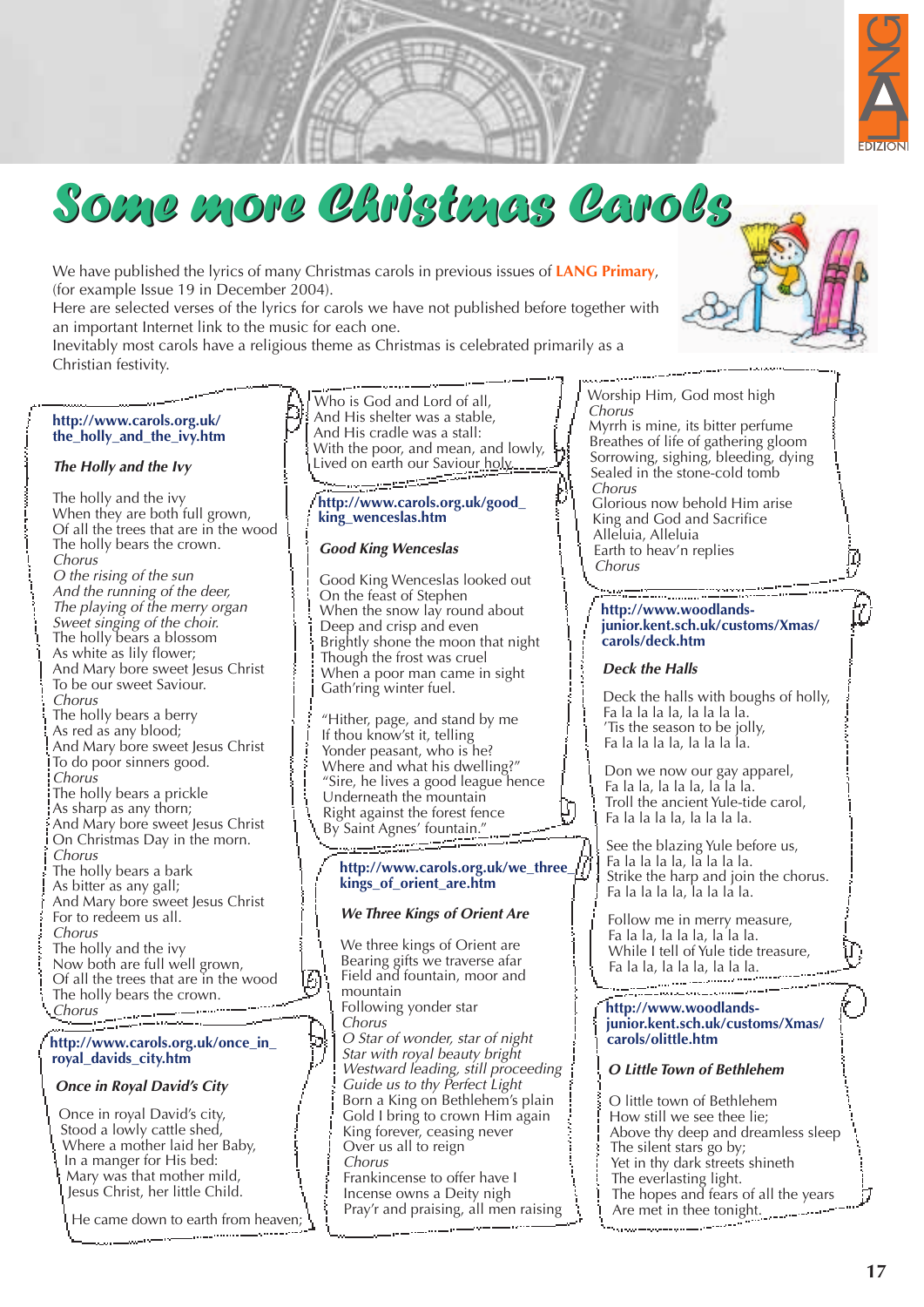## <span id="page-17-0"></span>Your special WORKSHEET **Valentine's Day Card**

### Instructions:

- **1.** Pre- teach the vocabulary from the word list. Ask the children to fill in the blanks in the card using the letter clues and the word list provided underneath.
- **2.** Glue the worksheet onto a piece of red cardboard.
- **3.** Cut around the hearts, leaving them attached at the top.
- 4. Fold the card over. The children can write their own message, or put a photograph on the inside of the card.
- **5.** Colour the Valentine's Card.

The Valentine card is ready!

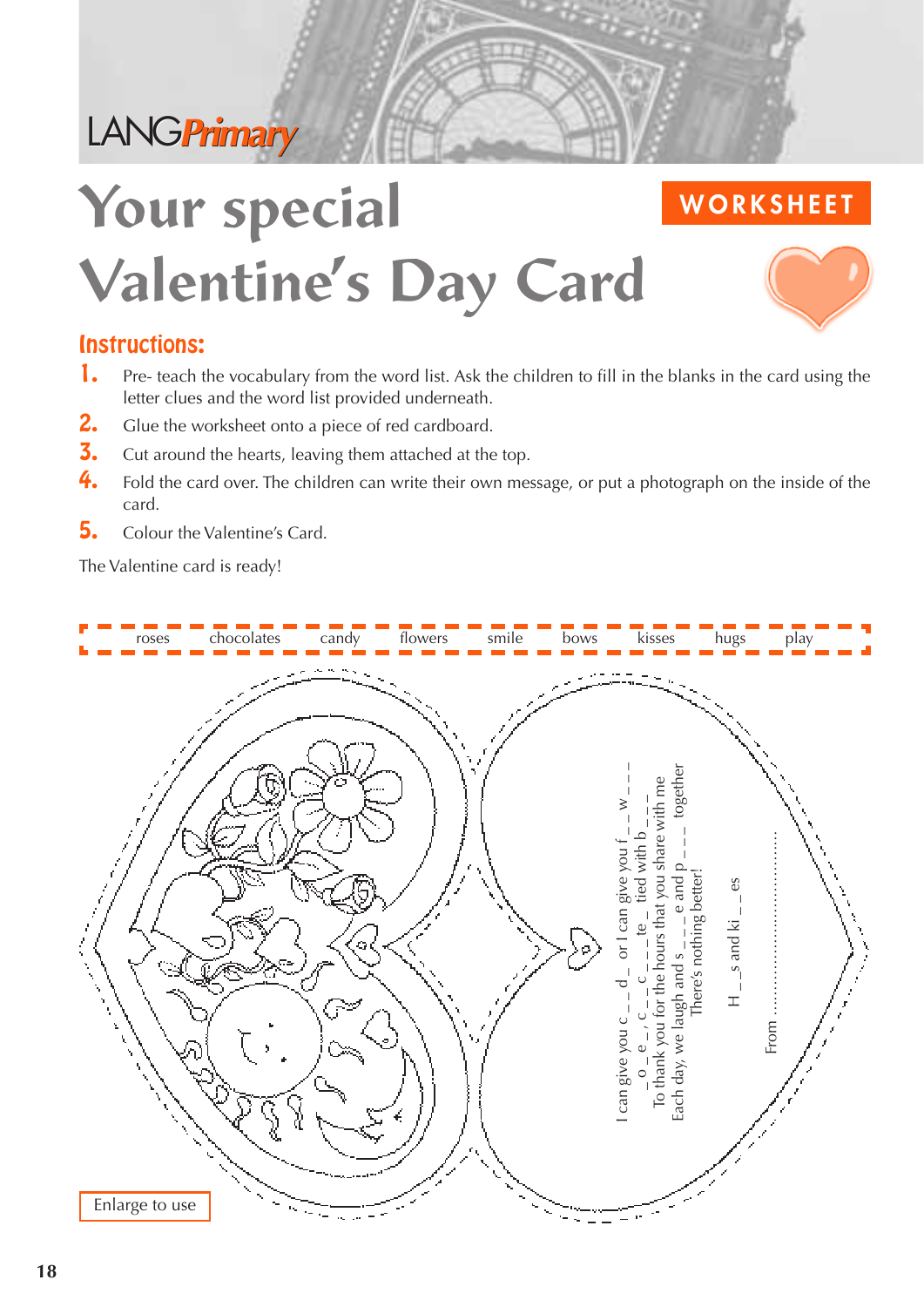

# <span id="page-18-0"></span>**LANG PRIMARY PROJECTS**

A very warm thank you to all the teachers and children who took part in the Ukrainian Exchange Project in 2005. The children in the Ukraine orphanages really appreciated the materials they received.

They were able to get an insight into the reality of the lives and interests of Italian children.

The theme for this issue of LANG Primary is for **individual** work.

Although the teacher can give models of text to the children, they need to work on their own and produce individual texts and drawings.

**Project Form to be sent with all completed projects.**

### **STUDENT PROJECT - December 2005- issue 22**

### **My extended family**

The children should write about their immediate family as well as their grandparents, uncles, aunts and cousins.

They should include physical descriptions, jobs, hobbies and spare time activities. These individual projects should also include drawings of the people described. We will exchange the projects between schools so that the children can read, in English, about a family in a different part of Italy.

**LANG Edizioni** will send a **Prime Reader** to each child who presents a project. When the projects are complete, send them with the completed Project Form below. Prime Readers will be sent to the school for distribution.

Send the materials to: **LANG Primary, Class Project – Issue 22, PBM spa, Corso Trapani 16, 10139 Torino**

**The materials should arrive in our offices by 15.03.2006. We may publish extracts from some of the projects in future issues of LANG Primary.**

**All the materials submitted become the property of Paravia Bruno Mondadori Editori and reproduction rights are reserved.**

| .<br>. <u>.</u>                                                                                                 |  |  |
|-----------------------------------------------------------------------------------------------------------------|--|--|
| 22                                                                                                              |  |  |
| П                                                                                                               |  |  |
| П                                                                                                               |  |  |
| L                                                                                                               |  |  |
|                                                                                                                 |  |  |
| Please print your email address (we will advise you when we post the Prime Readers)                             |  |  |
|                                                                                                                 |  |  |
| I give permission for LANG Edizioni to send this class project to another school in exchange for their project. |  |  |
|                                                                                                                 |  |  |